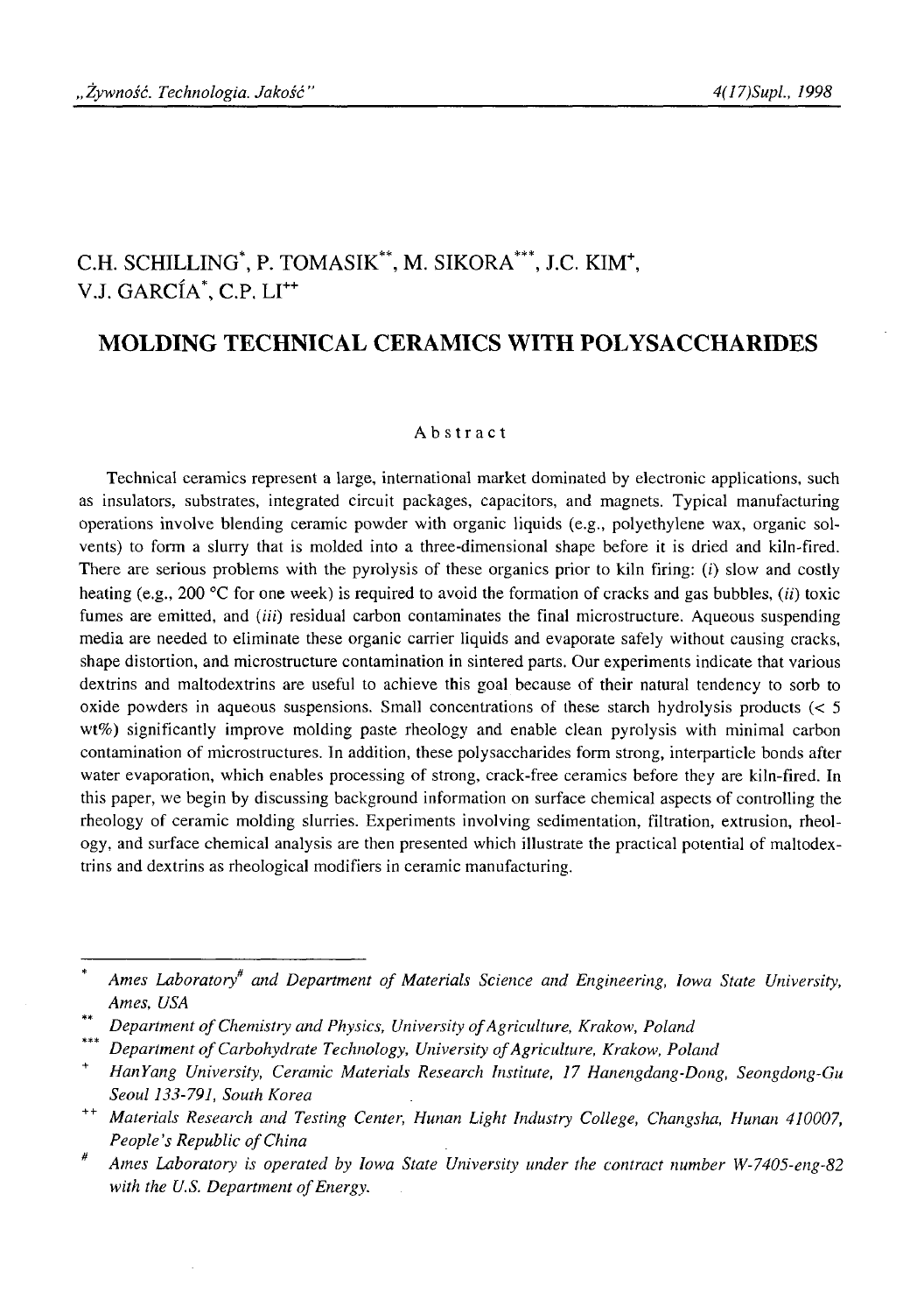# **Introduction**

# **Technical ceramics: market overview**

In the past two decades, significant advances have been made in the synthesis of technical ceramic powders, which have an unprecedented degree of control over particle size, shape, and chemistry (Segal 1989 and 1996). In 1994, the market value of technical ceramic powder for electronic applications was estimated at 613 million U.S. dollars. By the year 2000, the market value of ceramic powders used in electronic applications is estimated to reach 977 million U.S. dollars as a result of 8.1 percent average annual growth (Abraham 1996).

Oxide ceramics have as much as 97% of the market for electronic ceramics. Aluminum oxide has the largest market for substrate materials that are utilized in making insulators and integrated circuits. Ceramic ferrite powders are used for making permanent and soft magnetic materials and constitute the second largest market. Ceramic titanates are the basis for electronic capacitors as well as piezoelectric components and constitute the third largest market (Abraham 1996).

Technical ceramic powders are also utilized in structural applications such as wear-resistant parts, mechanical seals, sliding bearings, cutting tool inserts, and surgical implants. Oxides, silicon carbide, and silicon nitride are three of the most common technical ceramics for structural applications. The market for technical ceramics powder for structural applications is smaller than that of electronic ceramics and was estimated at 45 million U.S. dollars in 1994 (Abraham 1996).

## *Plastic molding of ceramics: why polysaccharides?*

Technical ceramics are typically produced by a sequential process of  $(i)$  mixing ceramic powder with an organic liquid carrier (e.g. alcohols, ketones, polyethylene wax, vinyl additives) to form a moldable slurry, *(if)* forming the slurry into a threedimensional shape (e.g., by injection molding or plastic shaping),  $(iii)$  thermal treatment to evaporate or pyrolyze the liquid carrier, and (*iv*) kiln firing. Large concentrations (up to 60 to 70 vol%) of the organic carrier liquid are typically needed to maintain plasticity during shape-forming. A transition to brittle, dilatant behavior occurs at lower concentrations of organic liquid (Pujari 1989; Franks and Lange 1996). Aside from the associated environmental hazards, another concern is that the diffusion of hydrocarbon liquids during heating and the gases produced during pyrolysis cause unwanted cracks and shape distortion in pre-sintered parts. Relatively long heat treatments (e.g., up to one week at  $\approx 200^{\circ}$ C) are typically needed to complete pyrolysis; more rapid heating produces internal stresses that can cause cracks and shape distortion (Štangle and Aksay 1990). In addition, evaporation and gaseous diffusion typically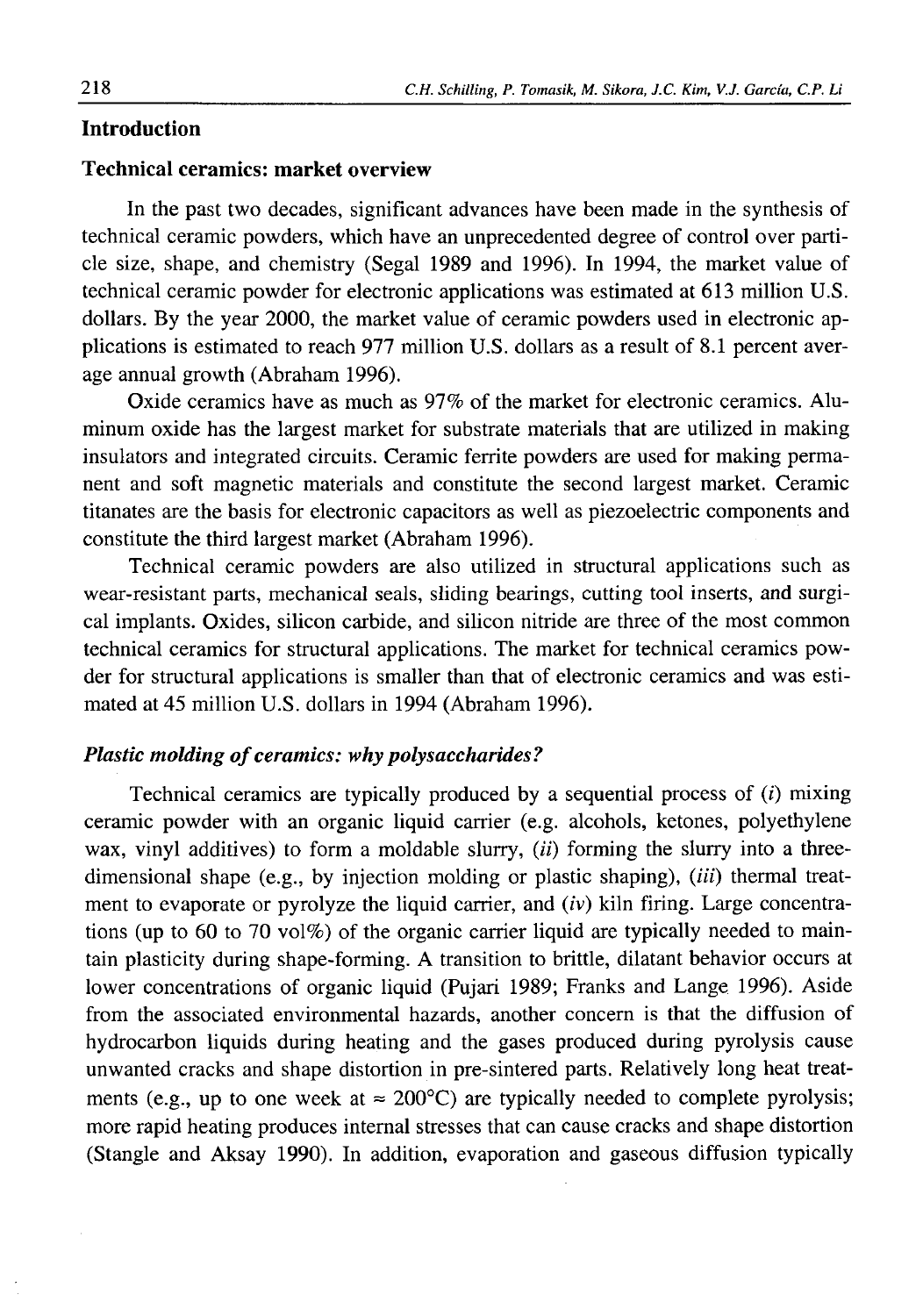remove not all of the decomposition products of pyrolysis; carbonaceous residues are frequently left behind which contaminate microstructures.

Aqueous suspending media are needed to eliminate these organic carrier liquids and evaporate safely without causing cracks, shape distortion, and microstructure contamination in sintered parts. Several industrial firms and academic researchers are currently working towards this goal. Much of this research entails fundamental studies of the surface chemical origins of the rheology of ceramic powder suspensions. In the paragraphs below, we shall review important aspects of these studies to help build an understanding of the advantages of dextrins and maltodextrins in formulating molding pastes for the ceramic industry.

Experience indicates that the simple addition of deionized water to ceramic powder results in essentially the same problem mentioned above: a dramatic reduction of slurry plasticity if the water concentration is beneath a critical value. As a result, molding becomes impossible because insufficient water tends to produce a stiff, brittle consistency. Experience indicates that this critical water concentration is usually much smaller for aqueous, clay suspensions as opposed to aqueous suspensions of oxide ceramics. Therefore, shapes that are molded from oxides are often too porous, which results in cracks, warpage, and excessive shrinkage during drying and kiln firing. In contrast, clay-based ceramics are much easier to manufacture at smaller concentrations of water, which in turn makes them less susceptible to warpage and cracks during drying. Unfortunately, clay-based ceramics are unsuitable for most consumer products that are made of technical ceramics, because they do not possess the high performance electrical, magnetic, and mechanical properties that are required.

The remarkable difference in rheology between oxides and clay minerals can be attributed to a large extent to inherent differences in particle morphology, the nature of the surface charge, and the adsorption of structured water molecules on clay surfaces (van Olphen 1977; Pashley and Israelachvili 1984; Lawrence 1978). The stackedplatelet morphology of clays, along with a superposition of long range, interparticle van der Waals (attractive) and short range, interparticle hydration (repulsive) forces, are thought to contribute to the high degree of plasticity of clays. In contrast, nonclay, technical ceramic powders do not generally have this same shape and surface-repulsion characteristic that aid particle rearrangement in clay-based systems.

Several researchers have recently shown that the key to improving the plasticity of concentrated suspensions of nonclay ceramic powders is to develop a weaklyflocculated state by coating powders with a substance producing a "clay-like" superposition of interparticle, long-range attraction and short-range repulsive forces. Two general methods are reported: (i) the hydration-layer approach (Velamakanni et al. 1990 and 1994; Chang et al. 1991 and 1994 a and b; Luther et al. 1994; Franks et al. 1995; Franks and Lange 1996) and *(ii)* adsorbate-mediated steric-hindrance (i.e., the creation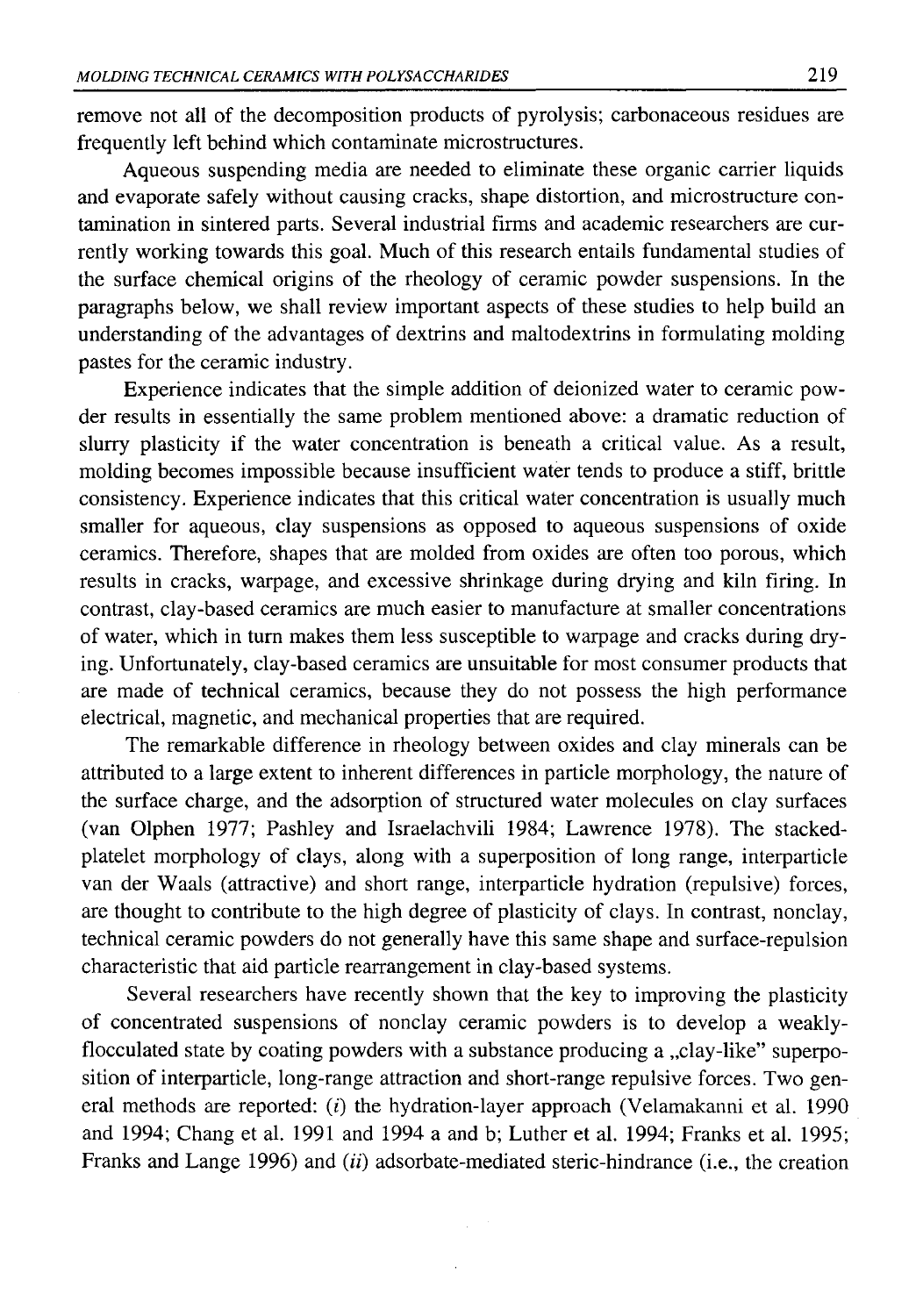of a steric adlayer that inhibits complete mutual approach of individual particles). Before presenting our research, we shall briefly mention previous studies on rheological effects of adsorbate-mediated steric hindrance, studies that have led to the current interest in the use of polysaccharides for ceramic molding.

Yin et al. (1988) first introduced the method of weak-flocculation by adsorbatemediated, steric-hindrance and reported the formation of high-density, low-viscosity suspensions with polymethacrylates adsorbed on alumina powders suspended in heptane or paraffin oil. Schilling (1992) and Bergstrom et al. (1992) subsequently reported significant improvements in the packing densities of centrifuged suspensions in which short-range, steric-repulsion forces were established by the adsorption of fatty acids to alumina powders suspended in decalin. Kramer and Lange (1994) performed similar experiments with alcohols adsorbed on silicon nitride powders suspended in an organic solvent.

More recent studies focused on developing aqueous analogs to the method of weak-flocculation by adsorbate-mediated steric-hindrance, analogs producing highlyconcentrated and highly-plastic suspensions of oxide powders without the practical concerns of the organic solvents used in the studies mentioned above. For example, Leong et al. (1993) reported significant reductions in the viscosities of aqueous suspensions of concentrated zirconia by establishing short-range, steric repulsion through the adsorption of anionic molecules (sulfate, various phosphates) and simple, organic-acid anions (lactate, malate, and citrate). Luther et al. (1995) reported similar results by the use of ammonium citrate additives in aqueous alumina suspensions. Although focused on interparticle dispersion and not weak flocculation per se, there are also excellent reports on the use of sorbed-polyelectrolytes in the preparation of highly concentrated and dispersed, aqueous alumina suspensions (Shanefield 1995; Hidber et al. 1996). In addition, Chan and Lin (1995) reported significant reductions in viscosity by the adsorption of steric acid onto alumina powder surfaces in paraffin/polypropylene suspensions.

More recently, Schilling and co-workers (Schilling et al. 1995; Goel et al. 1996) reported significant improvements in the consolidation and rheology of aqueous, filterpressed suspensions of submicron alumina powder, weakly-flocculated suspensions that were prepared with maltodextrin. It was reported that these suspensions exhibited a high degree of "clay-like" plasticity based on measurements of equibiaxial extensional rheometry. Schilling et al. (1998a) then performed surface chemical experiments to analyze the mechanism of enhanced fluidity caused by one, model polysaccharide: a commercially available maltodextrin having an average molecular weight of 3,600 Daltons. It was concluded that this mechanism primarily entails reduction of interparticle attraction by adsorbate mediated steric hindrance rather than double-layer, interparticle repulsion. Another benefit of this maltodextrin is that, during drying, it acts as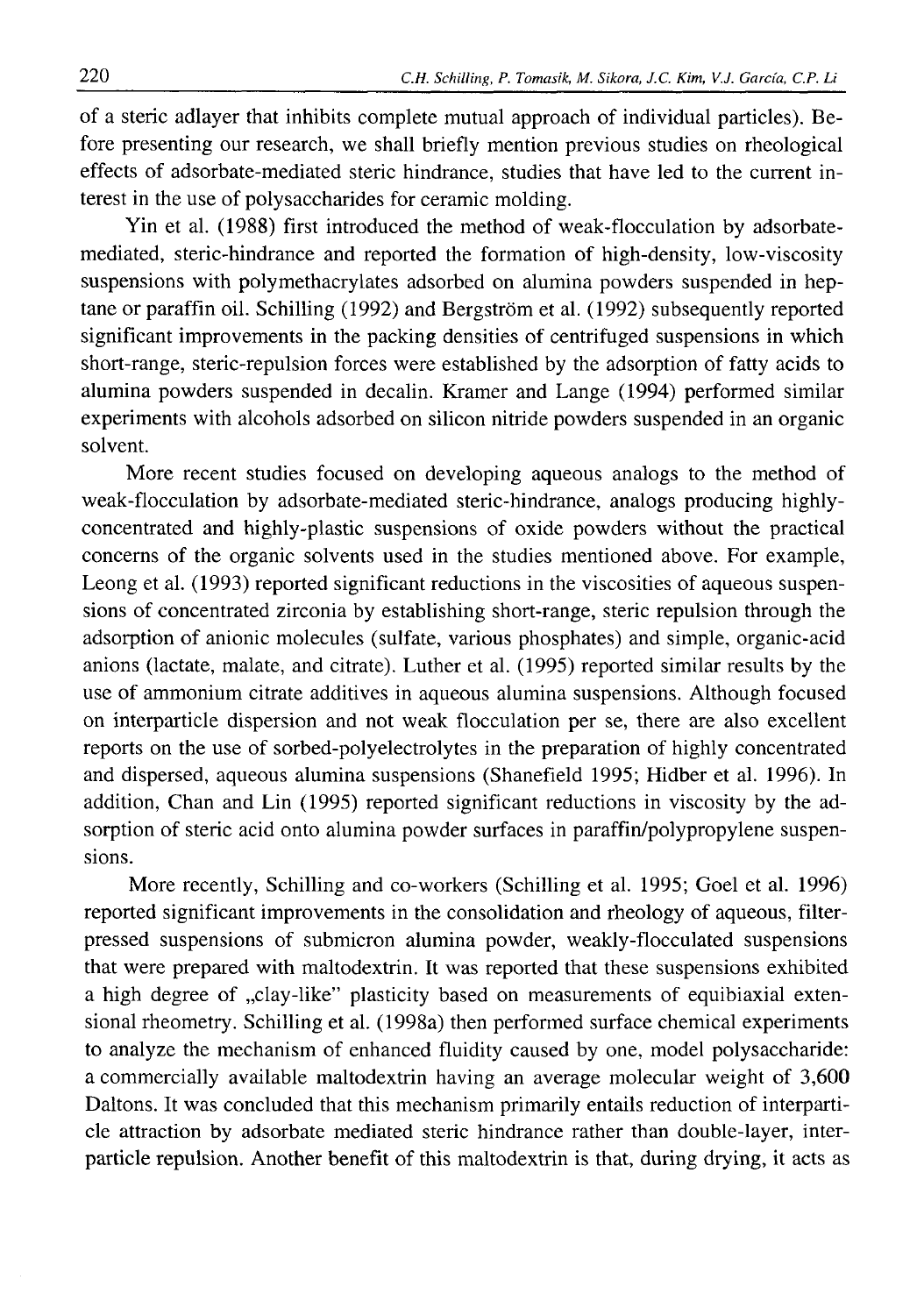a binder to strengthen ceramic bodies (Schilling et al. 1998 b). We will highlight some of the results of these earlier studies in the paragraphs below. In addition, we will present new experimental data on the effects of polysaccharide molecular weight and concentration on suspension rheology and the strength of dried ceramics.

Finally, we should mention that there are a few publications on the use of different polysaccharides for ceramic processing (Sarkar and Greminger 1983, Fanelli et al. 1989; Shanefield 1995; Dmitriev et al. 1990; Bonomi et al. 1989; Mach et al. 1988; Panda et al. 1988). In fact, a broad range of polysaccharides are commonly utilized as additives for aqueous suspensions of colloidal, oxide powders in other applications including papermaking, mineral separation, and treatment of chemical waste (Tomasik and Schilling 1998 a and b).

#### **Experimental procedure**

Suspensions were prepared with deionized water and  $\alpha$ - Al<sub>2</sub>O<sub>3</sub> powder having an equiaxed particle shape, an average particle size of 0.4 μιη, and a specific surface area of 8.5 m<sup>2</sup> per gram (A-16 SG, Alcoa Corporation, Bauxite, Arkansas, U.S.A.). Kaolin suspensions were prepared with deionized water and Pioneer Airfloated Clay (Dry Branch Kaolin Company, Dry Branch, Georgia, U.S.A.), having an average particle size of 1.0-1.2 microns according to the supplier. The majority of the experiments below were conducted using a single, commercially-available maltodextrin, which we shall refer to as maltodextrin 040 (Maltrin 040, Grain Processing Corp., Muscatine, Iowa, U.S.A., average molecular weight 3,600 g/mole; average degree of polymerization 22.1). Chromatography measurements by the manufacturer revealed the following composition of maltodextrin 040: *(i)* 85% maltodextrins having a degree-ofpolymerization greater than 10 and *(ii)* a 15% concentration of shorter chain maltodextrins, oligo- and monosaccharides. The manufacturer also reported that the dextrose equivalent value of maltodextrin 040 was 5.

Commercially-available maltodextrins and dextrins having a range of average molecular weights from 900 to 63,000 Daltons were used in the rheology experiments below (Table 1). Maltodextrin 100 and 200 were provided by the Grain Processing Corporation as described above. Four different dextrins, D1, D2, D3, and D4, were provided by Sigma Chemical Company of St. Louis, Missouri, U.S.A. The average molecular weight of these polysaccharides is listed in Table 1 and is based on chromatography measurements reported by each manufacturer. Dextrans, pullulan (Sigma Chemical Company, St. Louis, Missouri, U.S.A.), and soluble starch (Difco Corporation, Detroit, Michigan, U.S.A.) were used in the mechanical properties experiments below.

Suspensions were prepared by simply adding alumina powder to an aqueous solution of a given polysaccharide. In some instances, the solutions contained 0.01 M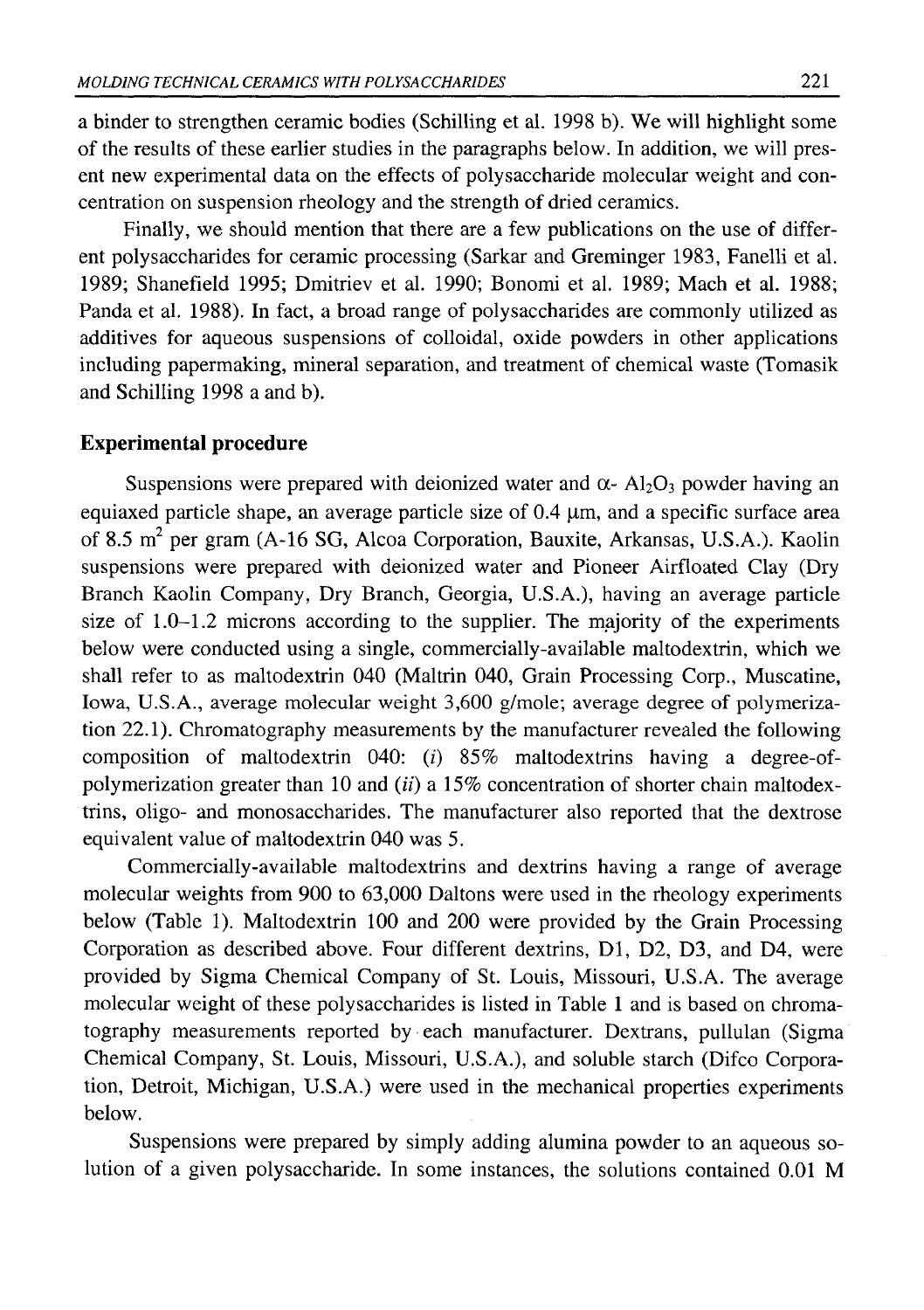NaCl. Each suspension was then sonicated for approximately two minutes using a sonifier with a 0.25 inch horn (CV17 Vibracell, Sonics and Materials Inc., Danbury Connecticut, U.S.A.). The sonicator was operated at between 60 to 80% of the maximum power output of 600 W. Suspensions were then poured into sealed, plastic bottles and placed on a shaker for 24 hours.

Table 1

| Specimen            | Average Molecular Weight (Daltons) |  |  |  |
|---------------------|------------------------------------|--|--|--|
| Maltodextrin 200    | 900                                |  |  |  |
| Maltodextrin 100    | 1800                               |  |  |  |
| Maltodextrin 040    | 3600                               |  |  |  |
| Dextrin D1 (potato) | 6650                               |  |  |  |
| Dextrin D2 (corn)   | 6450                               |  |  |  |
| Dextrin D3 (corn)   | 15,000                             |  |  |  |
| Dextrin D4 (corn)   | 63,000                             |  |  |  |

Average molecular weights of polysaccharides

## *Sedimentation, filtration, and extrusion*

Gravity sedimentation experiments were performed to analyze the effects of the maltodextrin 040 concentration on the degree of consolidation (Schilling et al. 1998a). Each suspension was prepared with an initial volume fraction of alumina of  $\phi_0 = 0.15$ and a zero total concentration of NaCl. One hundred milliliters of a given suspension were added to a 100 ml graduated cylinder (Pyrex glass), and the sediment height was recorded as a function of time. Each graduated cylinder was sealed to minimize evaporation.

We also compared the filtration behavior of the following suspensions: *(i)* alumina with 0.03 grams of maltodextrin 040 per gram of  $Al_2O_3$ , (ii) flocculated alumina near the isoelectric point without maltodextrin and *(iii)* kaolin without maltodextrin. Each suspension was prepared with a solids volume fraction of  $\phi_0 = 0.2$  and a zero total concentration of NaCl. In case *(ii)* above, NH4OH was added to suspensions to raise the pH to 8.6. In case  $(iii)$  above, kaolin powder was simply added to deionized water and then stirred for 2 hours before filtration (Schilling et al. 1998a).

Each suspension was poured into a filter-press that was precision machined from an acrylic tube (5.08 cm inside diameter) fitted with filter paper membranes and a porous, polyethylene piston. The applied pressure remained constant, and the movement of the piston was monitored as a function of time. In each filtration experiment, a single, liquid-saturated cake was removed from the filter press after the piston stopped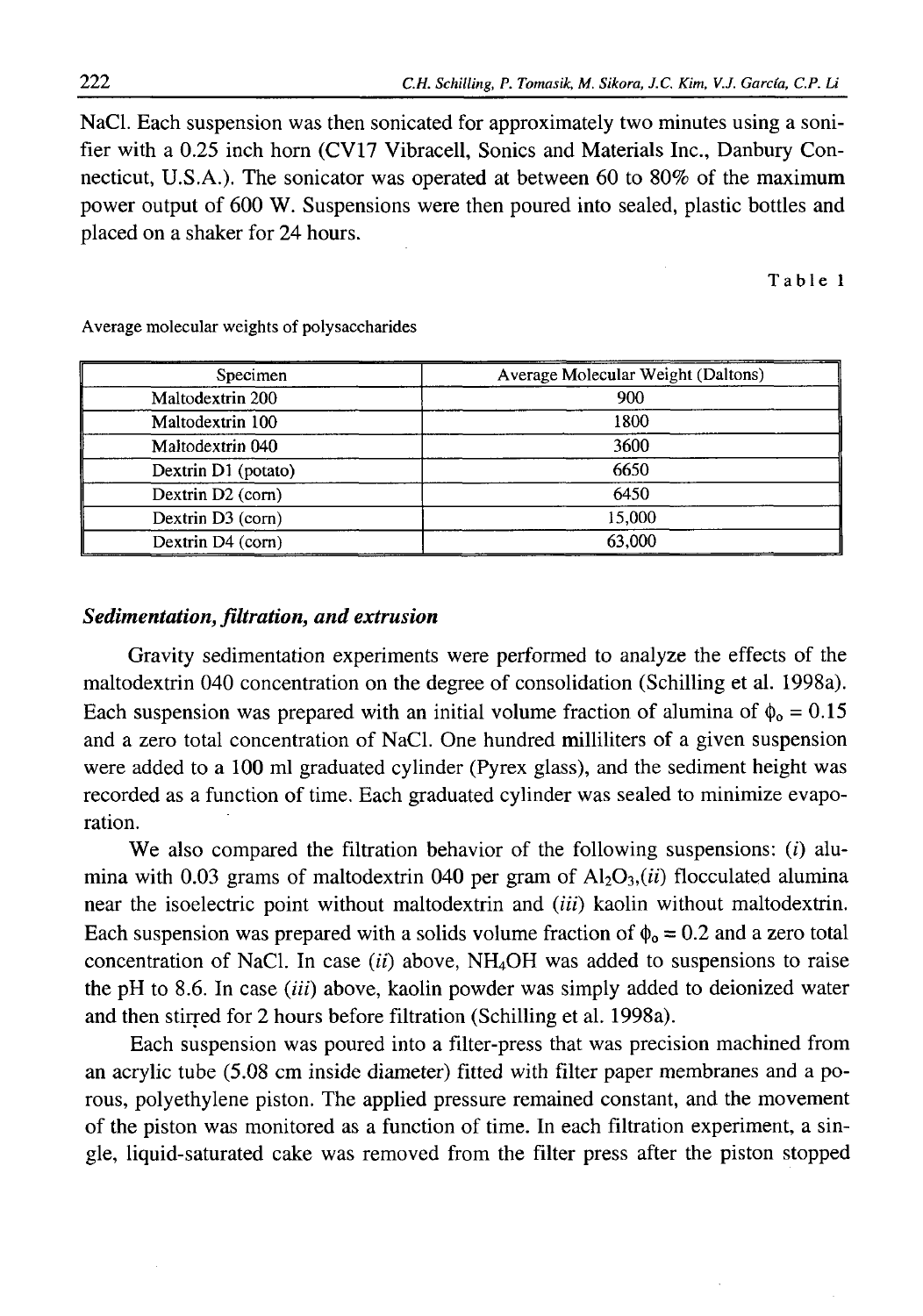moving, and its green density was immediately analyzed by an oil-immersion technique based on the Archimedes principle (Schilling et al. 1995; Goel et al. 1996). Three specimens of each composition were filter-pressed and evaluated by this procedure in order to confirm repeatability of the packing-density measurements.

Liquid-saturated filter-cakes were examined by extrusion measurements and Benbow analysis (Schilling et al. 1998a; Benbow et al. 1987 and 1989). We performed these experiments with a stainless steel, piston extruder having a barrel diameter, *Da,* of 12.7 mm. Square-entry dies of circular crossection were used with die-land diameters, *D*, of 1 and 2 mm and die-land lengths, *L,* of 10 and 15.8 mm. *L/D* ratios of 5:1, 7.9:1, 10:1, and 15.8:1 were obtained.

The extruder was manually filled with a given filter cake and placed in mechanical testing machine, which operated in the compression mode and subjected the piston to a constant axial velocity. Extrusion data were fitted to the Benbow equation, which describes the relationship between the piston velocity and the pressure drop, both in the die-entry region and in the die land (Benbow et al. 1987 and 1989):

$$
P_{tot} = \frac{4F}{\pi D^2} = P_{de} + P_{dl} = 2 \ln \frac{D_o}{D} [\tau_b + k_b V^n] + 4 \frac{L}{D} [\tau_f + k_f V^m]
$$

In this expression,  $P_{tot}$  is the total extrusion pressure,  $P_{de}$  is the pressure drop in the die entry region, *Рл* is the pressure drop in the die land, *V* is the velocity, τ is the yield strength,  $k$  is a constant, the subscripts  $b$  and  $f$  refer to the body and the die-land slip film, respectively, and *n* and *m* are the shear-thinning exponents for the body and film, respectively. In all experiments, we used the Benbow assumption that  $m = n = 1.0$ (Benbow et al. 1989).

### *Rheology studies*

Experiments were performed to determine the effects of the polysaccharide concentration and molecular weight on rheological properties (Sikora et al. 1998). Stock solutions of deionized water, 0.01 M NaCl, and varying concentrations of a given polysaccharide were initially prepared. A weighed amount of alumina powder ( $\phi_0$  = 0.2) was then added to each solution, followed by 24 hours of shaking in sealed, plastic containers.

Rheological measurements were performed at room temperature with a computercontrolled rheometer (RheoStress RS 75, Gebriider Haake GmbH, Karlsruhe, Germany) having a double-gap cylinder (DG 41; DIN 54453). Each specimen was subjected to an increasing shear rate starting at 1 s<sup>-1</sup> and ending at 500 s<sup>-1</sup>. The shear rate was subsequently swept back to 1  $s<sup>-1</sup>$ . This process of sweeping the shear rate up and down was subsequently repeated on the each specimen two more times in order to ver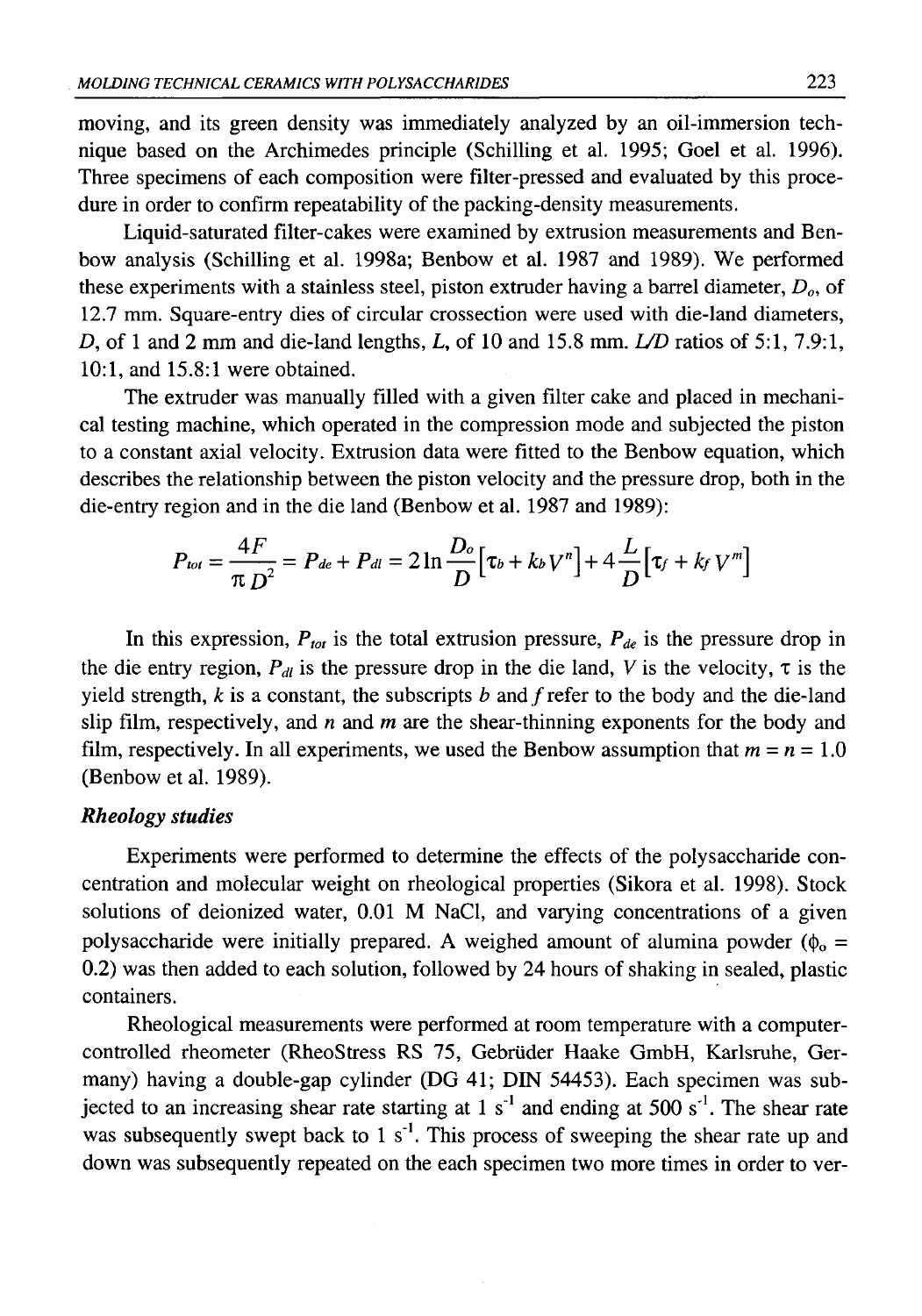ify repeatability. In addition, we verified repeatability by performing rheological measurements on two additional specimens of each composition. A total of 87, separate specimens were analyzed in the rheometer.

Rheological measurements were expressed in terms of the shear stress  $\tau$  as a function of the shear rate  $\mathbf{\hat{y}}$ . These measurements were fitted to the Herschel-Bulkley model  $\tau = \tau_0 + K \gamma^n$  using a computer (Steffe, 1996). In this expression,  $\tau_0$  is the yield stress,  $K$  is the consistency coefficient, and  $n$  is the flow behavior index. This model is convenient, because it describes the rheological behavior of a broad range of fluids that are either Newtonian  $(n = 1)$ , shear-thinning  $(0 < n < 1)$ , or shear-thickening  $(1 < n)$ . A computer was used to statistically analyze the parameters  $\tau_0$ , *K*, and *n* for as a function of the polysaccharide concentration and molecular weight (Sikora et al. 1998).

## *Surface chemical analysis*

In an earlier study, we performed sorption and acoustophoresis measurements to study whether the enhanced rheological behavior of maltodextrin-alumina suspensions was attributed to adsorbate-mediated steric hindrance, electrostatic, interparticle repulsion, or both (Schilling et al. 1998a). Sorption isotherms measurements entailed centrifugation of aqueous suspensions prepared with varying concentrations of maltodextrin 040. Maltodextrin concentrations in centrifuged supernatants were measured spectrophotometrically by the addition of 1 ml of 5% phenol and 5 ml of concentrated sulfuric acid to 1 ml of the maltodextrin solution to form hydroxymethyl furfural, which strongly adsorbed at 488 nm (Dubois et al. 1956). The Smoluchowski zeta potentials of several suspensions were calculated using measurements of the electrokinetic sonic amplitude as a function of frequency (Acoustosizer™, Matec Applied Sciences Corp., Hopkinton, Massachusetts, U.S.A.). Suspension preparation entailed use of procedures where we varied the maltodextrin 040 concentration and the pH by the dropwise addition of reagent grade HC1 or NH4OH. All suspensions were prepared at 0.01 M NaCl and  $\phi = 0.2$ .

# *Mechanical properties*

Experiments were performed to determine the effects of the polysaccharide molecular weight and concentration on the tensile strength of molded alumina specimens. These specimens were prepared using suspensions containing  $\phi_0 = 0.2$  alumina, 0.01 M NaCl, and varying concentrations of a single type of polysaccharide. Several types of polysaccharide were investigated, including soluble starch, pullulan, dextrans, and maltodextrins. Each slurry underwent 24 hours of shaking in a sealed, plastic bottle. Slip-casting was subsequently used to prepare disc-shaped specimens (diameter  $\sim 1.3$ ) cm and thickness  $\sim$  0.25 cm) for mechanical strength measurements. Slip casting is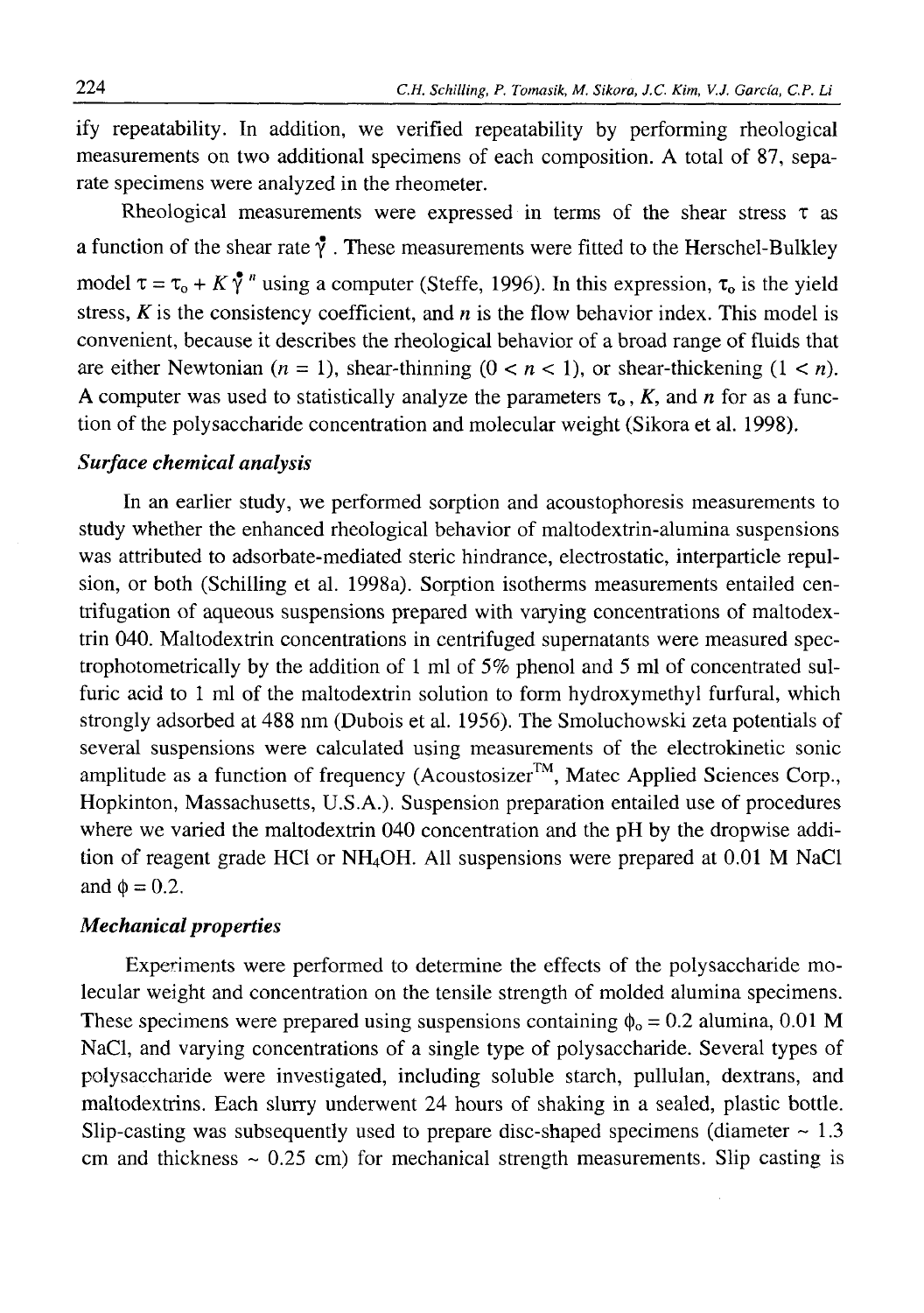a common, ceramic molding process that entails pouring a suspension onto gypsum mold (Aksay and Schilling 1984). Capillary suction of the gypsum serves to consolidate the suspensions by filtration (gypsum contains fine pores that are much smaller than the alumina powder). Each cast specimen was dried by storing at room temperature for one week prior to mechanical testing. The tensile strength of each specimen was measured by the diametric compression method (Bortzmeyer 1992). At least 5 measurements of tensile strength were performed on specimens of each type.

## **Experimental results**

#### *Sedimentation, filtration***,** *and extrusion*

Significant increases in sediment density resulted after adding small amounts of maltodextrin 040 to suspensions of alumina powder ( $\phi_0 = 0.15$ ) and deionized water (Table 2). The simple addition of alumina powder to deionized water without maltodextrin resulted in a strongly flocculated condition and the formation of a low-density sediment ( $\phi = 0.18$ ). The alumina volume fraction sharply increased from  $\phi = 0.25$  to 0.47 as the maltodextrin concentration increased from 0.01 to 0.06 grams of maltodextrin 040 per gram of  $Al_2O_3$ .

Volume-averaged densities of liquid-saturated filter-cakes are shown as a function of the consolidation pressure in Table 3. Suspensions of strongly-flocculated alumina near the isoelectric point without maltodextrin (pH 8.6) exhibited the lowest, alumina volume-fraction of  $\phi = 0.49$  when consolidated at a pressure of only 0.54 MPa. A much higher pressure of 3.5 MPa was needed to raise the alumina volume-fraction of this same slurry system to  $\phi = 0.57$ . In contrast, kaolin cakes exhibited a solid-volumefraction of  $\phi = 0.6$  when consolidated at a pressure of only 0.54 MPa. At the same, low consolidation pressure of 0.54 MPa, maltodextrin-alumina cakes exhibited a slightly lower, alumina volume-fraction of  $\phi = 0.57$ .

Table 2

| Maltodextrin 040               | Volume Fraction |  |
|--------------------------------|-----------------|--|
| Concentration                  | Alumina         |  |
| $(g/g \text{ Al}_2\text{O}_3)$ |                 |  |
|                                | 0.18            |  |
| 0.01                           | 0.25            |  |
| 0.03                           | 0.43            |  |
| 0.06                           | 0.47            |  |
| 0.09                           | 0.40            |  |

Alumina sediment densities ( $\phi_0 = 0.15$ )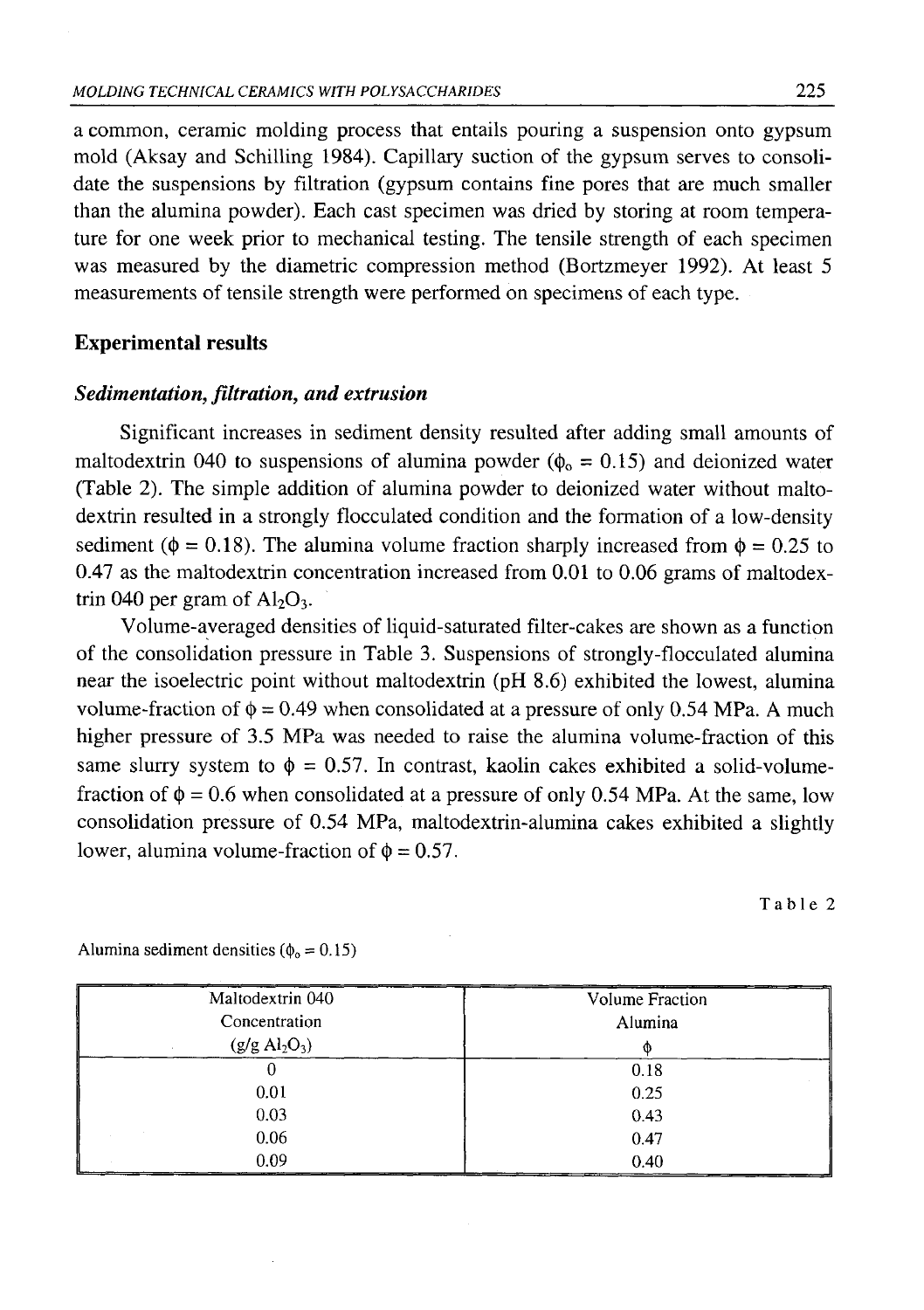Table 3

Filter-cake properties ( $\phi_0 = 0.2$ )

| Suspension type                   | Solids volume fraction, $\phi$ | Consolidation pressure, MPa |  |
|-----------------------------------|--------------------------------|-----------------------------|--|
| $Al_2O_3$ , pH 8.6                | 0.49                           | 0.54                        |  |
| $Al_2O_3$ , pH 8.6                | 0.57                           | 3.5                         |  |
| 0.03 g maltodextrin / g $Al_2O_3$ | 0.57                           | 0.54                        |  |
| Kaolin                            | 0.60                           | 0.54                        |  |

As shown in Table 4, strongly-flocculated alumina suspensions without maltodextrin at pH 8.6 displayed the most "clay-like" extrusion at an alumina volumefraction of  $\phi = 0.49$ : they exhibited yield stresses and velocity factors that were similar to those of the kaolin suspensions (Table 4). Raising the alumina concentration of the pH 8.6 suspensions to  $\phi = 0.57$  produced specimens that were too stiff to be extruded. Alumina specimens that were prepared with 0.03 grams of maltodextrin 040 per gram of Al<sub>2</sub>O<sub>3</sub> (at the same alumina concentration of  $\phi = 0.57$ ) were easily extruded, although they exhibited higher yield stresses than all of the other systems in Table 4. In addition, the alumina specimens containing maltodextrin had yield stresses and velocity factors that were several times higher than the corresponding values for kaolin.

Table 4

|                                                     | <b>Solids</b>    | Benbow parameters |               |                     |               |
|-----------------------------------------------------|------------------|-------------------|---------------|---------------------|---------------|
| Specimen type                                       | volume           | $\tau_{\rm h}$    | Кh            | $\tau_{\mathsf{f}}$ |               |
|                                                     | fraction, $\phi$ | (MPa)             | $(MPa·s·m-1)$ | (MPa)               | $(MPa·s·m-1)$ |
| Kaolin                                              | 0.60             | 0.42              | 3.7           | 0.03                | 0.69          |
| $^1$ Al <sub>2</sub> O <sub>3</sub> , pH 8.6        | 0.49             | 0.34              | 2.8           | 0.05                | 1.0           |
| $Al_2O_3$ , pH 8.6                                  | 0.57             | $\ast$            | $\ast$        | $\ast$              | $\frac{1}{2}$ |
| $\vert$ Al <sub>2</sub> O <sub>3</sub> + 0.03 grams | 0.57             | 1.72              | 16.4          | 0.13                | 4.26          |
| maltodextrin/gram $Al_2O_3$                         |                  |                   |               |                     |               |

Extrusion summary

\* These samples were too stiff to be extruded.

## *Rheology studies*

In the absence of polysaccharide, alumina suspensions near the isoelectric point commonly exhibited pseudoplastic behaviour (Figure 1). Herschel-Bulkley parameters for these suspensions are:  $0.2 < \tau_0 < 3$  Pa,  $6.1 < K < 10.18$  Pa.s<sup>n</sup>, and  $0.18 < n < 0.25$ . The addition of nearly all of the polysaccharides in this study dramatically suppresses this pseudoplastic behaviour. Small amounts (a few weight per cent) of these polysac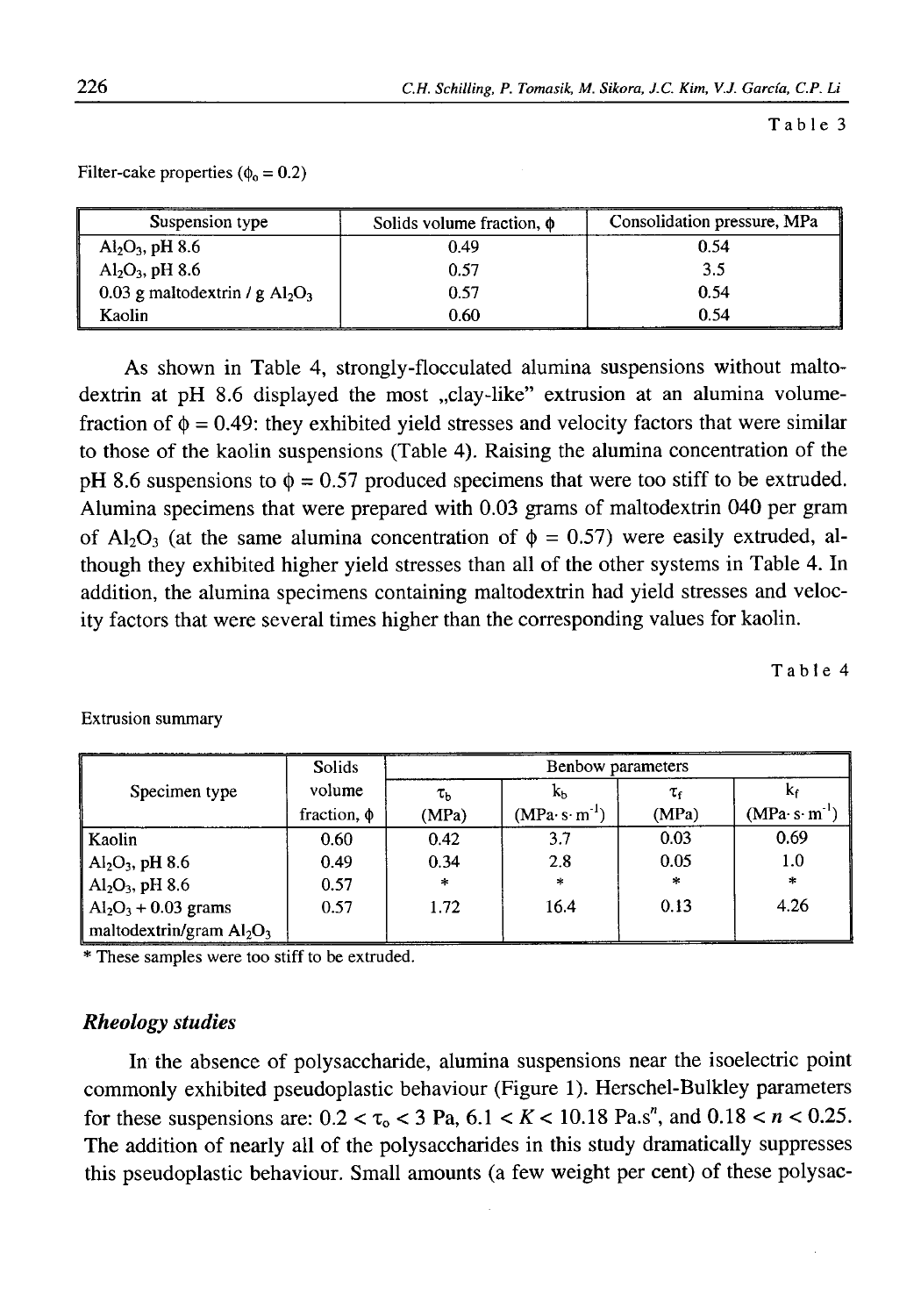charides typically produce a major reduction in the flow stress along with a transition from pseudoplastic to Newtonian-like behaviour. For example, Figure 1 illustrates this trend for a suspension containing 0.03 grams of maltodextrin 040 per gram of alumina. In this case, Herschel-Bulkley parameters are as follows:  $0.01 < \tau_0 < 0.03$  Pa,  $0.004 <$  $K < 0.005$  Pa.s<sup>n</sup>, and  $0.89 < n < 0.95$ .

As shown in Figure 2, the consistency coefficient *K* rapidly decreased upon the addition of each of the polysaccharides in this study. For example, all of the polysaccharides except  $D4$  exhibit a sharp reduction in *K* as the solution concentration increased from 0 to 0.01 gram of polysaccharide per gram of alumina. For these specimens,  $K \sim 0$  for all of the higher concentrations of polysaccharide. In contrast, the addition of the polysaccharide with the largest molecular weight (D4) produces more of a gradual decrease in *K* as the polysaccharide concentration increases. In this case, *K* approaches zero only when the concentration of D4 exceeds  $0.05$  g/g alumina.

## *Surface chemical analysis*

Let us define  $c_0$  as the maltodextrin 040 concentration of a given, stock solution without adding  $\phi_0 = 0.2$  alumina powder,  $c_a$  as the equilibrium concentration of maltodextrin 040 sorbed to alumina after adding  $\phi_0 = 0.2$  alumina to the stock solution, and  $c_f$  as the equilibrium concentration of free maltodextrin 040 in solution after adding  $\phi_0$  $= 0.2$  alumina to the stock solution. We showed in an earlier publication that maximum sorption is achieved at a minimum  $c<sub>0</sub>$  of 0.02 grams of maltodextrin 040 per gram of alumina (Schilling et al. 1998). Under these conditions when  $c_0 = 0.02$  grams of maltodextrin 040 per gram of alumina, approximately 50% of  $c<sub>0</sub>$  sorbs to alumina, whereas the other 50% remains in solution.

At pH 10 and  $c_0 = 0.01$  grams of maltodextrin 040 per gram of alumina, acoustophoresis indicated a Smoluchowski zeta potential of -7.6 mV (Table 5). At the same pH of 10, a larger  $c<sub>0</sub>$  of 0.03 grams of maltodextrin 040 per gram of alumina increased the zeta potential to -3.6 mV. At a lower pH of 7, we observed a Smoluchowski zeta potential of  $+8.7$  mV without maltodextrin. Also at pH 7,  $c<sub>0</sub>$  of 0.01 grams of maltodextrin 040 per gram of alumina resulted in a Smoluchowski zeta potential of +2.5 mV. Also at pH 7, a larger  $c_0$  of 0.03 grams of maltodextrin 040 per gram of alumina reduced the Smoluchowski zeta potential to +1 mV.

Since we previously observed maltodextrin sorption to alumina, it is not surprising that acoustophoresis revealed a decreasing surface charge at pH 10 upon raising  $c_0$ from 0.01 to 0.03 grams of maltodextrin 040 per gram of alumina. We should mention that a pH of 9.7 was routinely observed in alumina – maltodextrin 040 slurries that were used in all the sedimentation, filtration, and rheology experiments above. Acoustophoresis revealed a relatively small zeta potential of -3.6 mV under similar conditions (pH 10,  $\phi$  = 0.2, 0.01 M NaCl,  $c_0$  = 0.03 grams of maltodextrin 040 per gram of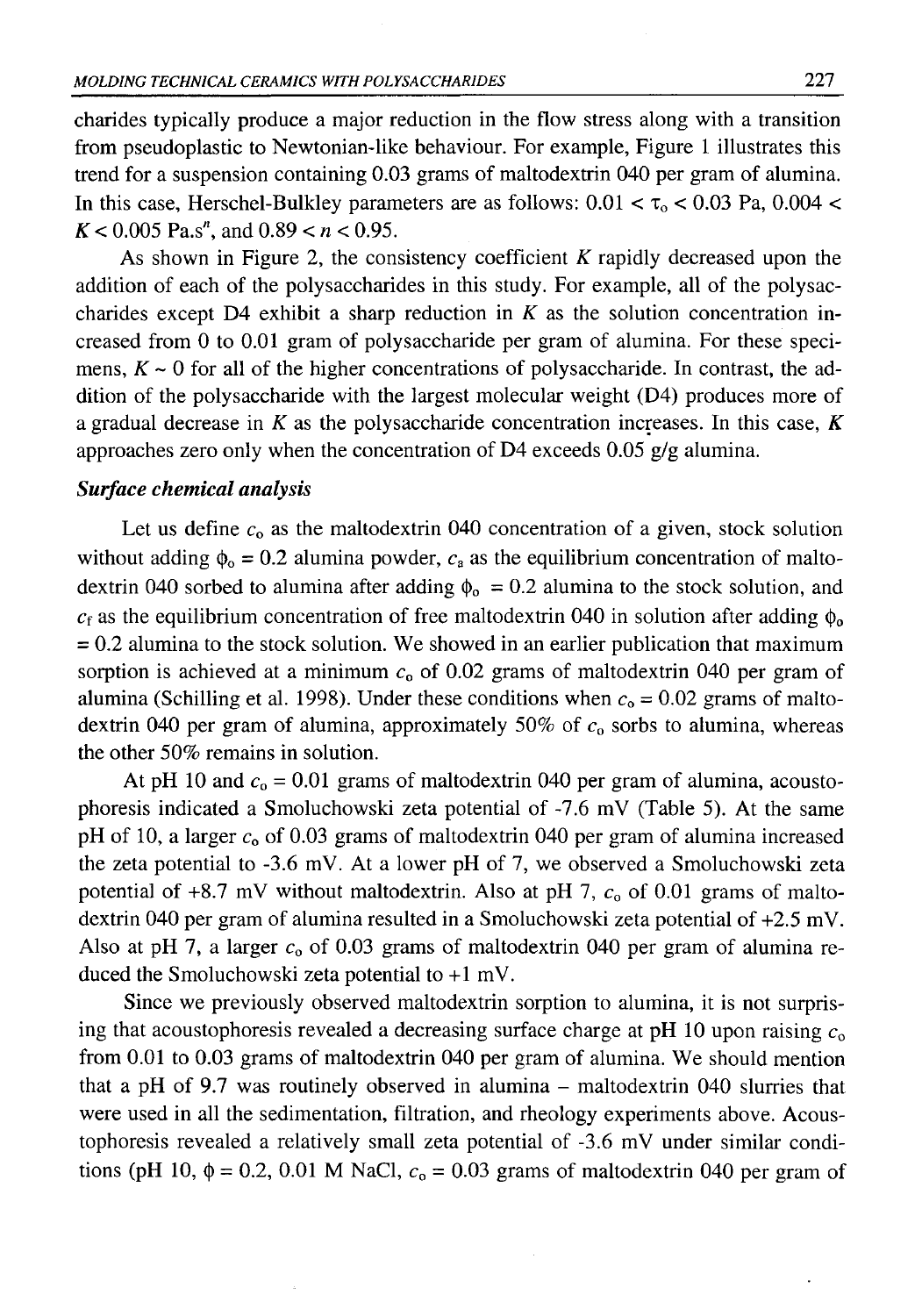alumina). This small potential suggests that electrostatic, interparticle repulsion is not a primary mechanism for the increased consolidation and fluidity upon adding maltodextrin to alumina. Instead, sorption data suggest that sorbate-mediated steric hindrance appears to play a major role in this regard.



Fig. 1 Aqueous suspensions of 20 vol% alumina exhibit a transition from strongly-flocculated, pseudoplastic behavior to a Newtonian-like state upon the addition of 0.03 grams of maltodextrin 040 per gram of alumina (Sikora et al. 1998).



Fig. 2 Increasing the polysaccharide concentration significantly enhanced suspension fluidity, as apparent from the reductions in consistency coefficient. The largest molecular weigh dextrin (D4) was least effective in this regard (Sikora et al. 1998).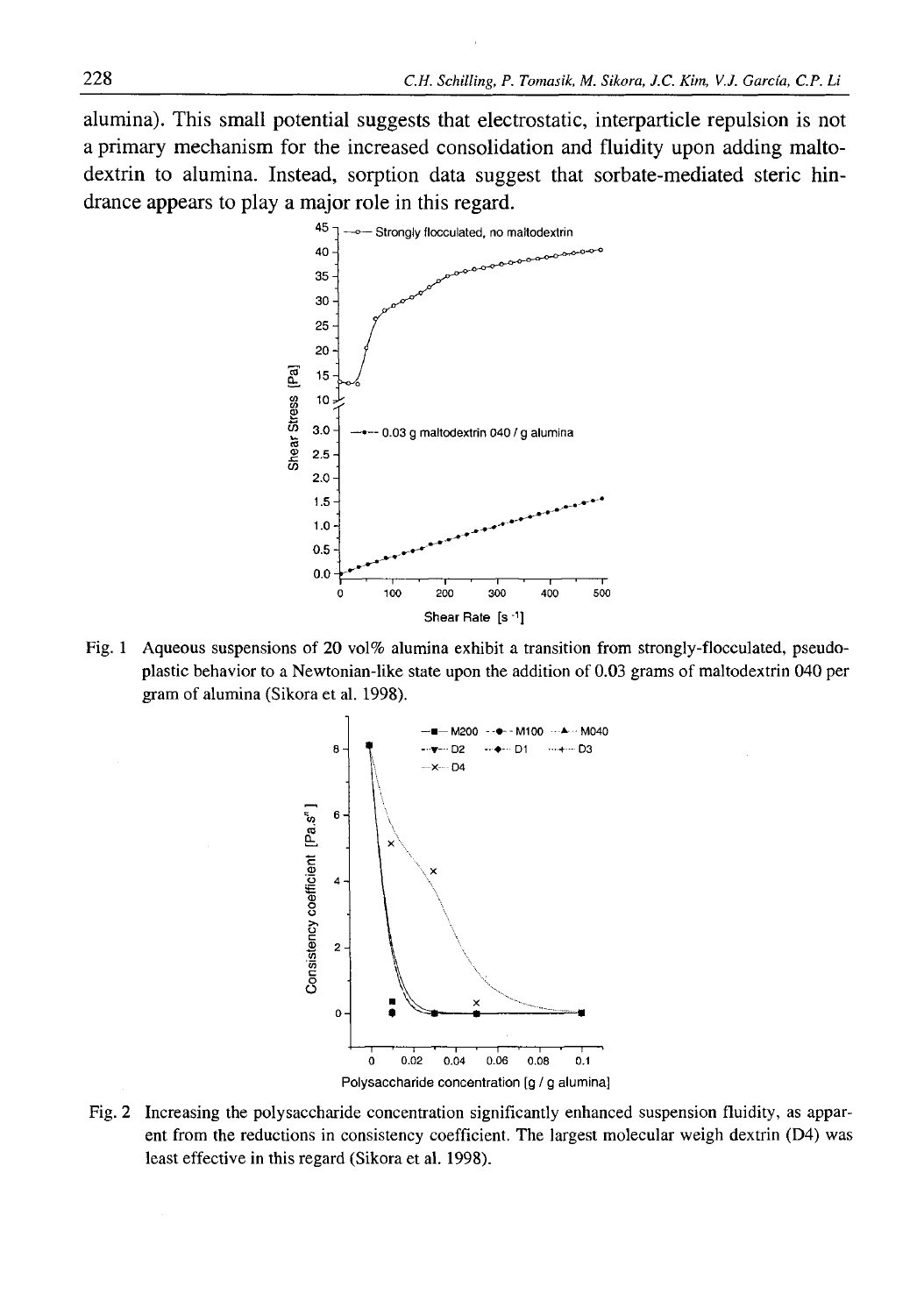#### Table 5



#### Acoustophoresis measurements

Fig. 3. Tensile strength of slip cast and dried alumina as a function of the polysaccharide molecular weight. Baseline specimens were prepared without polysaccharide and had the lowest strength. All other specimens were prepared with 0.03 grams of á given polysaccharide per gram of alumina.

#### *Mechanical properties*

Diametric compression measurements indicated tensile strengths between 0.2 to 0.5 MPa for baseline alumina specimens that were prepared without polysaccharide (Figure 3). The strength increased to approximately 0.75 MPa upon the addition of 0.03 grams of maltodextrin per gram of alumina. Figure 3 illustrates the general trend of increasing the tensile strength upon increasing the molecular weight of the polysaccharide above 10,000 Daltons. Below 10,000 Daltons, the strength does not appear to be influenced by the molecular weight. Specimens containing pullulan and the largestmolecular-weight dextran were approximately 10 times stronger than that of the baseline specimens made without polysaccharide. We should mention that we also observed systematic increases in tensile strength as the concentration of each polysaccharide increased. Finally, we should mention that we had previously reported ultrasonic velocity measurements illustrating that the simple addition of 3 grams of maltodextrin 040 per gram of alumina results in dried filter cakes with high elastic stiffness (13.8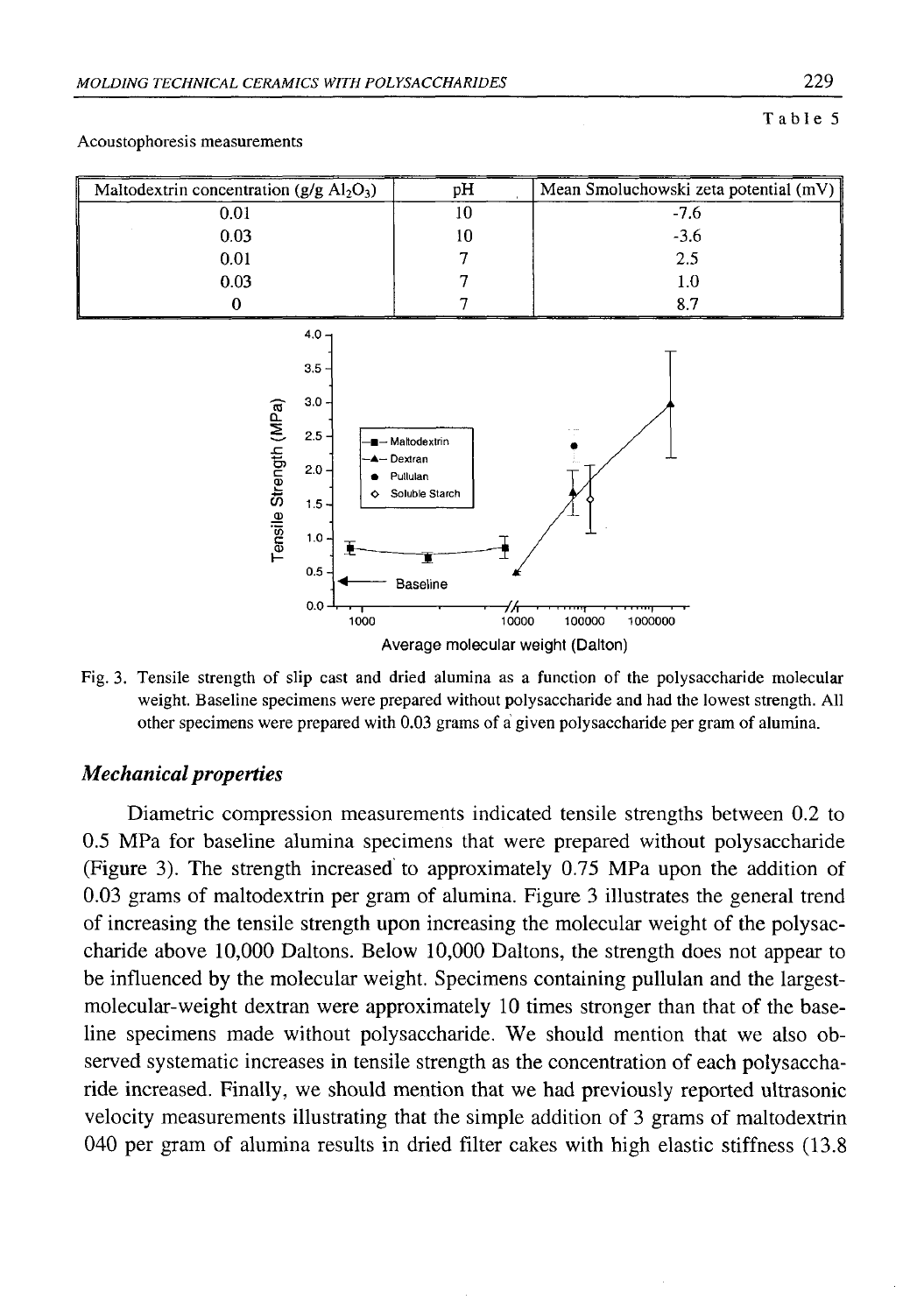GPa as opposed to 8.2 GPa for specimens prepared without maltodextrin 040) (Schilling et al. 1998b).

## **Conclusions**

Aqueous suspensions of submicron alumina powder exhibited striking improvements in consolidation and rheological properties after adding small amounts of various maltodextrins and dextrins. These results provide strong support for the use of these additives in technical ceramic manufacturing.

High-density sediments (47 vol%) and high-density filter-cakes (57 vol%) were produced at low filtration-pressures (0.54 MPa). In contrast, alumina filter-cakes that were flocculated at the isoelectric point without maltodextrin required an order-ofmagnitude greater filtration pressure to achieve the same 57 vol% density.

Maltodextrin-alumina filter-cakes were easily extrudable with Benbow parameters comparable to but higher than those of kaolin at approximately the same packing density of 57 vol%. Alumina filter-cakes without maltodextrin at the same 57 vol% density were too stiff to be extruded.

Rheometry experiments indicated a strongly-flocculated, Bingham-plastic response upon adding 20 vol% alumina powder to aqueous solutions of 0.01 M NaCl without maltodextrin. In contrast, the addition of  $3 w 6$  of various dextrins and maltodextrins resulted in low viscosities, Newtonian-like behavior, and Bingham yield stresses of approximately zero.

Sorption measurements indicated that maltodextrin sorption to alumina enhances the consolidation and flow behaviour of these specimens. Acoustophoresis data support the hypothesis that sorbate-mediated steric-hindrance, rather than electrostatic, interparticle repulsion, plays a significant role enhancing the consolidation and plastic flow behavior.

The addition of 0.03 grams of a given polysaccharide per gram of alumina significantly increased the tensile strength of slip cast and dried alumina. Specimens containing pullulan and dextran were approximately 10 times stronger than that of the baseline specimens made without polysaccharide.

### **Acknowledgements**

The authors wish to thank the U.S. National Science Foundation; the Polish Research Council, and the Office of Basic Energy Sciences at the U.S. Department of Energy for supporting this research. We also wish to thank H. Goel, R. Smith, J. Jane, L. Ukrainczyk, and R. Bellman for valuable assistance.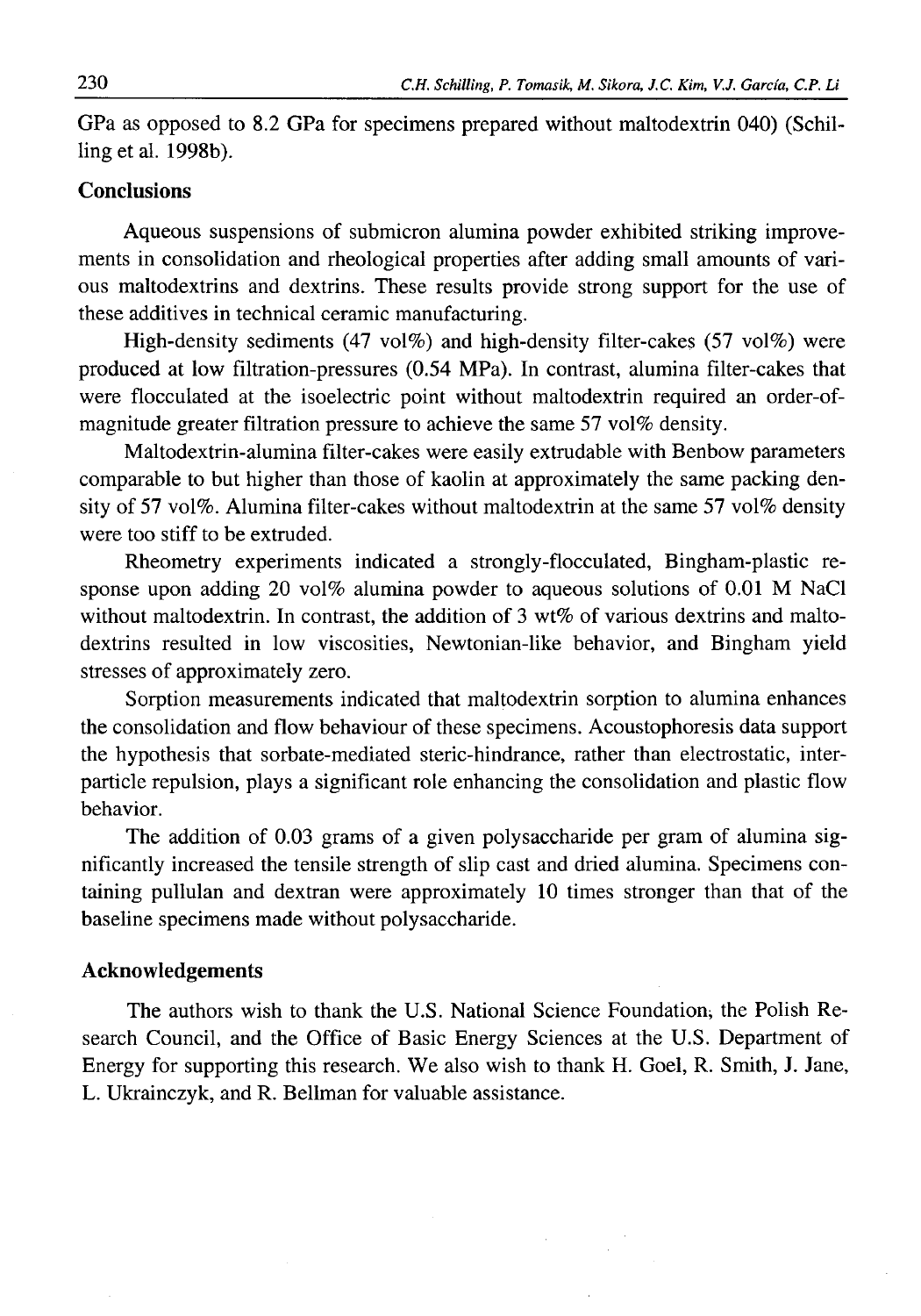### **REFERENCES**

- [1] Abraham T.: "Advanced Ceramic Powder and Nano-Sized Ceramic Powder: An Industry and Market Overview," in Ceramic Transactions Volume 62, Science, Technology, and Commercialization of Powder Synthesis and Shape Forming Processes, edited by J.J. Kingsley, C.H. Schilling, J.H. Adair (American Ceramic Society, Westerville, Ohio, U.S.A., 1996), 3-14.
- [2] Aksay A., Schilling C.H.: "Colloidal Filtration Route to Uniform Microstructures," in Ultrastructure Processing of Ceramics, Glasses, and Composites, edited by L.L. Hench, D.R. Ulrich (John Wiley and Sons, New York, 1984), 439-447.
- [3] Benbow J.J., Lawson T.A., Oxley E.W., Bridgwater J.: "Prediction of Paste Extrusion Pressure," Am. Ceram. Soc. Bull., 68, 10, 1989, 1821-24.
- [4] Benbow J.J., Oxley E.W., Bridgwater J.: "The Extrusion Mechanics of Pastes The Influence of Paste Formulation on Extrusion Parameters," Chem. Eng. Sci. **42** [9] 2151-62 (1987).
- [5] Bergström L., Schilling C.H., Aksay I.: "Consolidation Behavior of Flocculated Alumina Suspensions," J. Am. Ceram. Soc., 75, 12, 1992, 3305-14.
- [6] Bonomi Z., Persay G., Schleiffer E.: "Manufacture of Alumina-Based Refractory Materials," Hungarian Patent, Hung. Teljes HU 49, 103, 28 August 1989.
- [7] Bortzmeyer D.: "Tensile Strength of Ceramic Powders," J. Mater. Sci., 27, 1992, 3305-8.
- [8] Chan T.-Y., Lin S.-T.: "Effects of Stearic Acid on the Injection Molding of Alumina," J. Am. Ceram. Soc., **78,** 10, 1995, 2746-52.
- [9] Chang J.C., Velamakanni B., Lange F., Pearson D.: "Centrifugal Consolidation of  $A<sub>1</sub>O<sub>3</sub>$  and  $AI_2O_3/ZrO_2$  Composite Slurries vs Interparticle Potentials: Particle Packing and Mass Segregation," J. Am. Ceram. Soc., **74,** 9, 1991, 2201-04.
- [10] Chang J.C., Lange F.F., Pearson D.S.: "Viscosity and Yield Stress of Alumina Slurries Containing Large Concentrations of Electrolyte," J. Am. Ceram. Soc. 77 (1) 19-26 (1994 a).
- [11] Chang J.C., Lange F.F., Pearson D.S., Pollinger J.P.: "Pressure Sensitivity for Particle Packing of Aqueous Alumina Slurries vs. Interparticle Potential," J. Am. Ceram. Soc., 77, 5, 1994b, 1357-60.
- [12] Dmitriev A., Podkovyrkin M.I., Beloborodova L.G., Kleshcheva T.M., Gorskaya E.S.: "Molding of Nonplastic Corundum Bodies," Ogneupory, **9,** 1990, 30-33.
- [13] Dubois M., Gilles K.A., Hamilton J.K., Rebers P.A., Smith F.: "Colorimetric Method for Determination of Sugars and Related Substances," Analytical Chemistry, 28, 1956, 350-56.
- [14] Fanelli J., Silvers R.D., Frei W.S., Burlew J.V., Marsh G.B.: "New Aqueous Injection Molding Process for Ceramic Powders," J. Am. Ceram. Soc., 72, 10, 1989, 1833-1836.
- [15] Franks G.V., Velamakanni B.V., Lange F.F.: "Vibraforming and In-Situ Flocculation of Consolidated, Coagulated, Alumina Slurries," J. Am. Ceram. Soc., 78, 5, 1995, 1324-28.
- [16] Franks G.V., Lange F.F.: ,,Plastic-to Brittle Transition of Saturated, Alumina Powder Compacts," J. Am. Ceram. Soc., **79,** 12, 1996, 3161-68.
- [17] Goel H., Schilling C.H., Biner S.B., Moore J.A., Lograsso B.K.: "Plastic Shaping of Aqueous Alumina Suspensions with Saccharides and Dicarboxylic Acids," in Science, Technology, and Commercialization of Powder Synthesis and Shape Forming Processes, edited by J. J. Kingsley, C. H. Schilling, and J. H. Adair (American Ceramic Society, Westerville, Ohio 1996), 241-54.
- [18] Hidber P.C., Graule T.J., Gauckler L.J.: "Citric Acid A Dispersant for Aqueous Alumina Suspensions," J. Am. Ceram. Soc., **79,** 7, 1996, 1857-67.
- [19] Kono T., Otsuka T.: "Concrete Compositions Suitable for Application by Compacting," Jpn. Kokai Tokyo Koho JP 02,239,144, 21 September 1990.
- [20] Kramer T., Lange F.F.: "Rheology and Particle Packing of Chem- and Phys-Adsorbed Alkylated Silicon Nitride Powders," J. Am. Ceram. Soc., 77,4, 1994, 922-928.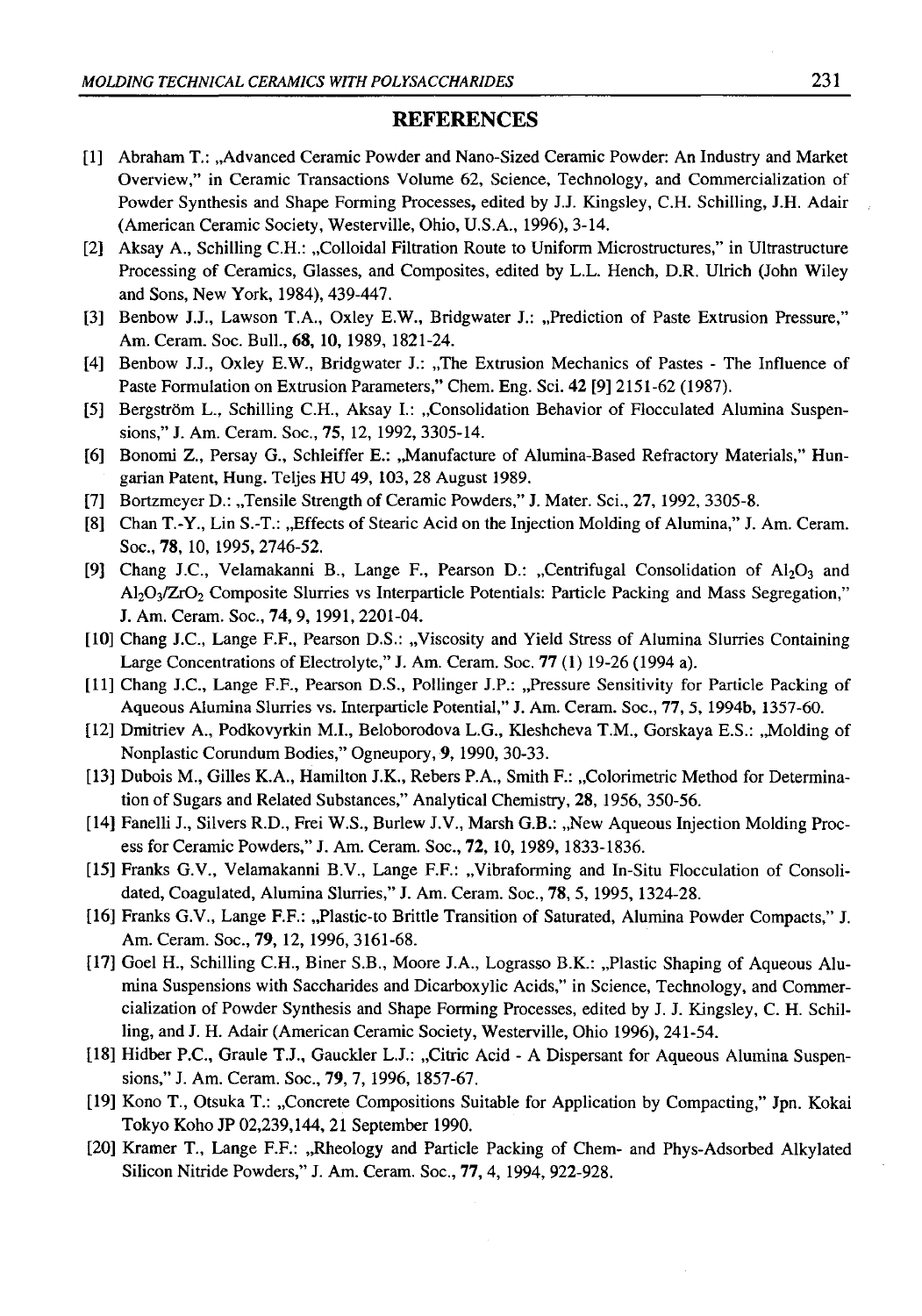- [21] Lawrence W.G.: "The Structure of Water and its Role in the Clay-Water System," in Ceramic Processing Before Firing, edited by G. Y. Onoda, Jr. and L. L. Hench (John Wiley and Sons, New York, 1978), 193-210.
- [22] Leong Y.K., Scales P.J., Healy T.W., Boger D.V., Ruscall R.: "Rheological Evidence of Adsorbatemediated Short-Range Steric Forces in Concentrated Dispersions," J. Chem. Soc., Faraday Trans., 89, 1993, 2473-78.
- [23] Luther E.P., Kramer T.M., Lange F.F., Pearson D.S.: "Development of Short-Range Repulsive Potentials in Aqueous, Silicon Nitride Slurries," J. Am. Ceram. Soc., 77, 4, 1994, 1047-51.
- [24] Luther E.P., Yanez J.A., Franks G.V., Lange F.F., Pearson D.S.: "Effect of Ammonium Citrate on the Rheology and Particle Packing of Alumina Slurries," J. Am. Ceram. Soc., 78, 6 , 1995, 1495- 5000.
- [25] Mach Z., Wendler L., Plucar A., Kostkova A.: "Compositions for Cordieritic Kiln Furniture," Czech. Patent CS 248,912, 15 January 1988.
- [26] Panda J., Sahoo N., Agarwal S.: "Manufacture of High-Alumina Gas-Permeable Refractory Shaped Articles," Indian Patent IN 162,517, 04 June 1988.
- [27] Pashley R.M., Israelachvili J.N.: "DLVO and Hydration Forces Between Mica Surfaces in Mg<sup>+2</sup>,  $Ca<sup>+2</sup>$ ,  $Sr<sup>+2</sup>$ , and  $Ba<sup>+2</sup>$  Chloride Solutions," J. Colloid Interface Sci., **97**, 1984, 446-55.
- [28] Pujari V.K.: "Effect of Powder Characteristics on Compounding and Green Microstructure in the Injection Molding Process," J. Am. Ceram. Soc., 72, 10, 1989, 1981-1984.
- [29] Sarkar N., Greminger G.K. Jr.: "Methylcellulose Polymers as Multifunctional Processing Aids in Ceramics," Bull. Am. Ceram. Soc., 62, 11, 1988, 1280-1284.
- [30] Schilling H.: "Plastic Shaping of Colloidal Ceramics," Ph.D. thesis, University of Washington, Seattle, Washington, 1992).
- [31] Schilling H., Biner S.B., Goel H., Jane J.L.: "Plastic Shaping of Aqueous Alumina Suspensions with Sucrose and Maltodextrin Additives," J. Environmental Polymer Degradation, 3, 3, 1995, 153-60.
- [32] Schilling H., Bellman R.A., Smith R.M., Goel H.: ..Plasticizing Aqueous Suspensions of Concentrated Alumina with Maltodextrin Sugar," accepted in J. Am. Ceram.Soc., 1998a.
- [33] Schilling C.H., Garcia V.J., Smith R.M., Roberts R.A.: "Ultrasonic- and Mechanical Behavior of Green- and Partially-Sintered Alumina: Effects of Slurry Consolidation Chemistry," accepted in J. Am. Ceram. Soc., 1998b.
- [34] Segal: "Chemical Preparation of Powders," in Materials Science in Technology, Volume 17A, Processing of Ceramics, Part 1, edited by R. J. Brook, R. W. Cahn, P. Haasen, and I. J. Kramer (VCH Verlagsgesellschaft mbH, Weinheim, Federal Republic of Germany, 1996), 70-98.
- [35] Segal D.: Chemical Synthesis of Advanced Ceramic Materials (Cambridge University Press, Cambridge 1989).
- [36] Sikora M., Schilling C.H., Garcia V.J., Li C.P., Tomasik P.: "Effects of Polysaccharide Concentration and Molecular Weight on the Rheology of Alumina Suspensions," submitted to J. Am. Ceram. Soc., 1998.
- [37] Shanefield D.J.: Organic Additives and Ceramic Processing (Kluwer Academic Publishers, Boston, 1995).
- [38] Stangle C., Aksay I.A.: "Simultaneous Momentum, Heat and Mass Transfer with Chemical Reaction in a Disordered Porous Medium: Application to Binder Removal from a Ceramic Green Body," Chem. Engr. Sci., 45, 7, 1990, 1719-31.
- [39] Steffe J.F.: Rheological Methods in Food Process Engineering (Freeman Press, East Lansing, Michigan, 1996), 19-23.
- [40] Tomasik P., Schilling C.H.: "Starch Complexes, Part 1: Complexes with Inorganic Guests," Advances in Carbohydrate Chemistry and Biochemistry, 52, 1998a, in press.